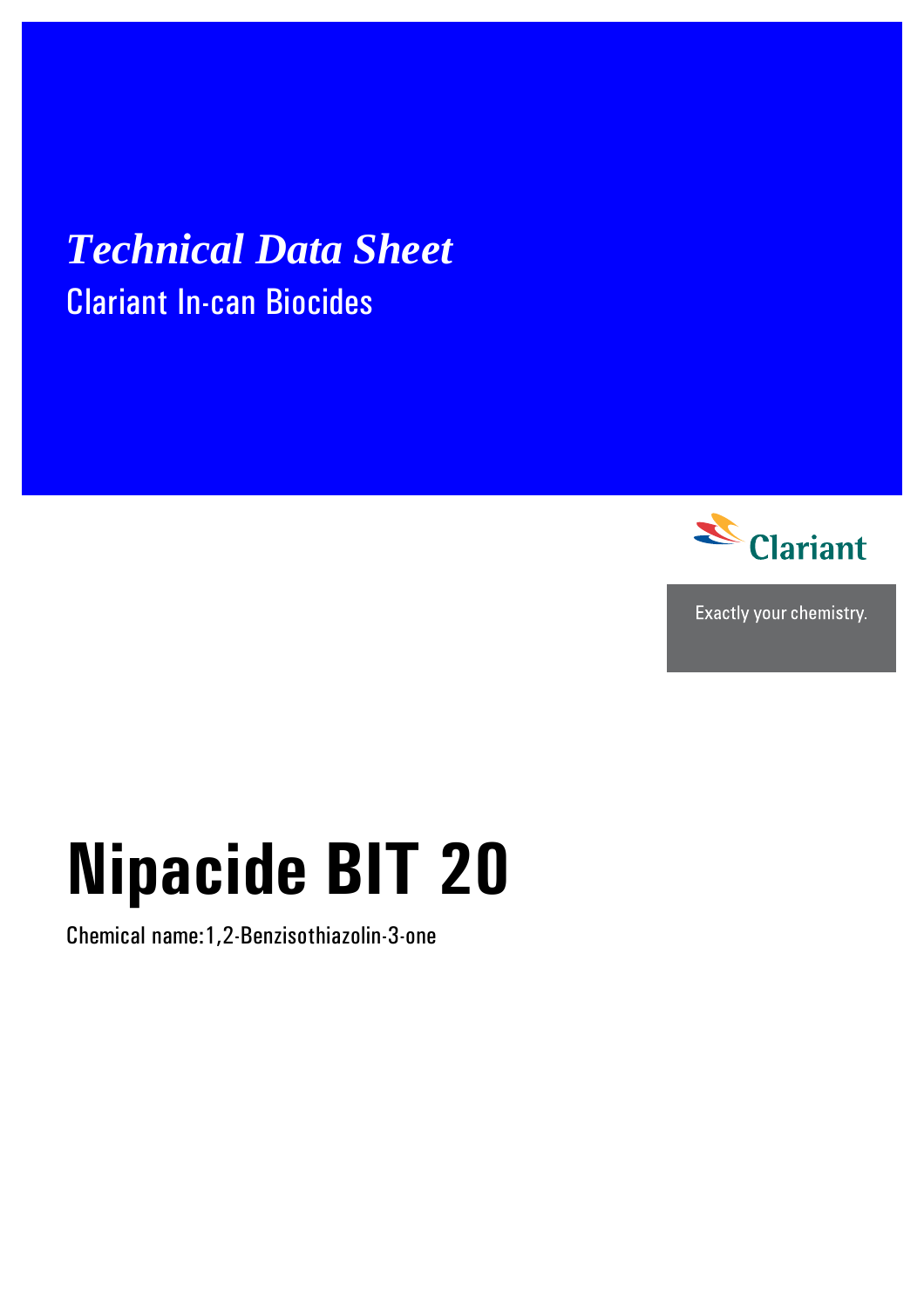# Description:

Nipacide BIT 20 is a glycol based solution; low toxicity biocide developed for the complete in-can protection of water based products. Nipacide BIT 20 is effective against a wide range of microorganisms including gram positive and gram negative bacteria, yeast and fungi. Microorganisms grow at a rapid rate and without use of the correct biocide, numbers can increase dramatically.

Example of the numbers of bacteria able to grow in products if left unpreserved

- Time =  $0$  mins  $1$
- Time  $= 40$  mins 4
- Time =  $3 \text{ hrs}$  1024
- Time =  $5 \text{ hrs}$  16,384
- Time =  $7 \text{ hrs}$  1,048,576
- Time = 10 hrs 107,000,000,000

#### **Time = 24 hrs 236,000,000,000,000,000,000,000**

**In-Can degradation** in paints, polymer and adhesives as a result of bacterial and fungal contamination, can result in:

- Loss of viscosity
- Gassing
- Discoloration
- Bad odors
- Product splitting
- Loss of adhesion
- Production clean down and production down time
- **Loss of profit**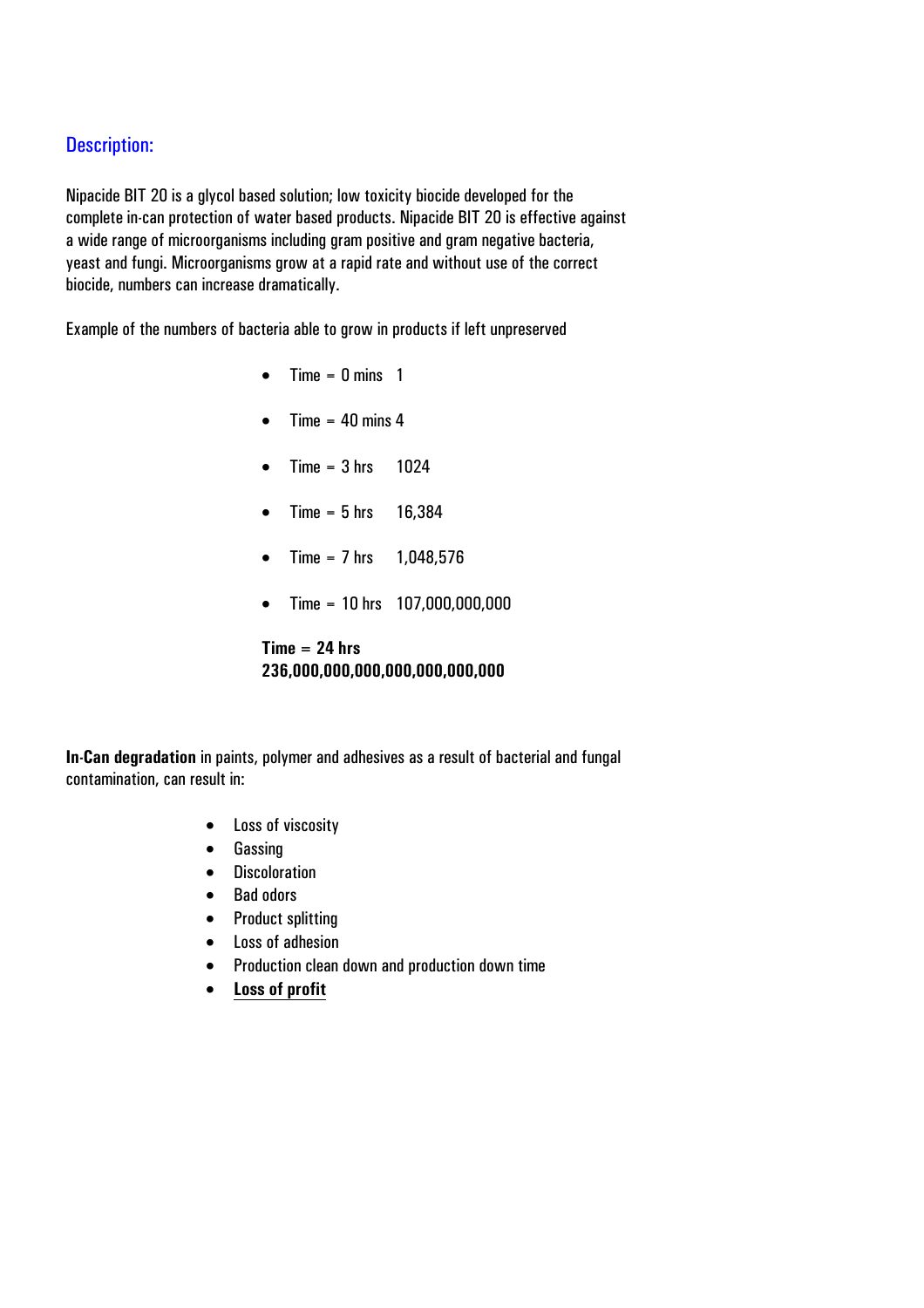# Applications:

Nipacide BIT 20 is recommended for preservation of a wide range of applications including water based, casein, animal bone based and PVA adhesives. Polymer emulsions including, SBR latex, Polyvinyl acetate and acrylic. Water based decorative paints, metal working fluids, Calcium Carbonate and Kaolin mineral slurries and concrete add-mixtures. Nipacide BIT 20 is effective against a wide range of spoilage organisms and effective over a wide pH and temperature range. Nipacide BIT 20 should be the biocide of choice for products with  $pH > 8$  and production temperatures of  $> 40$  C.

Nipacide BIT 20. Concentrations to be evaluated

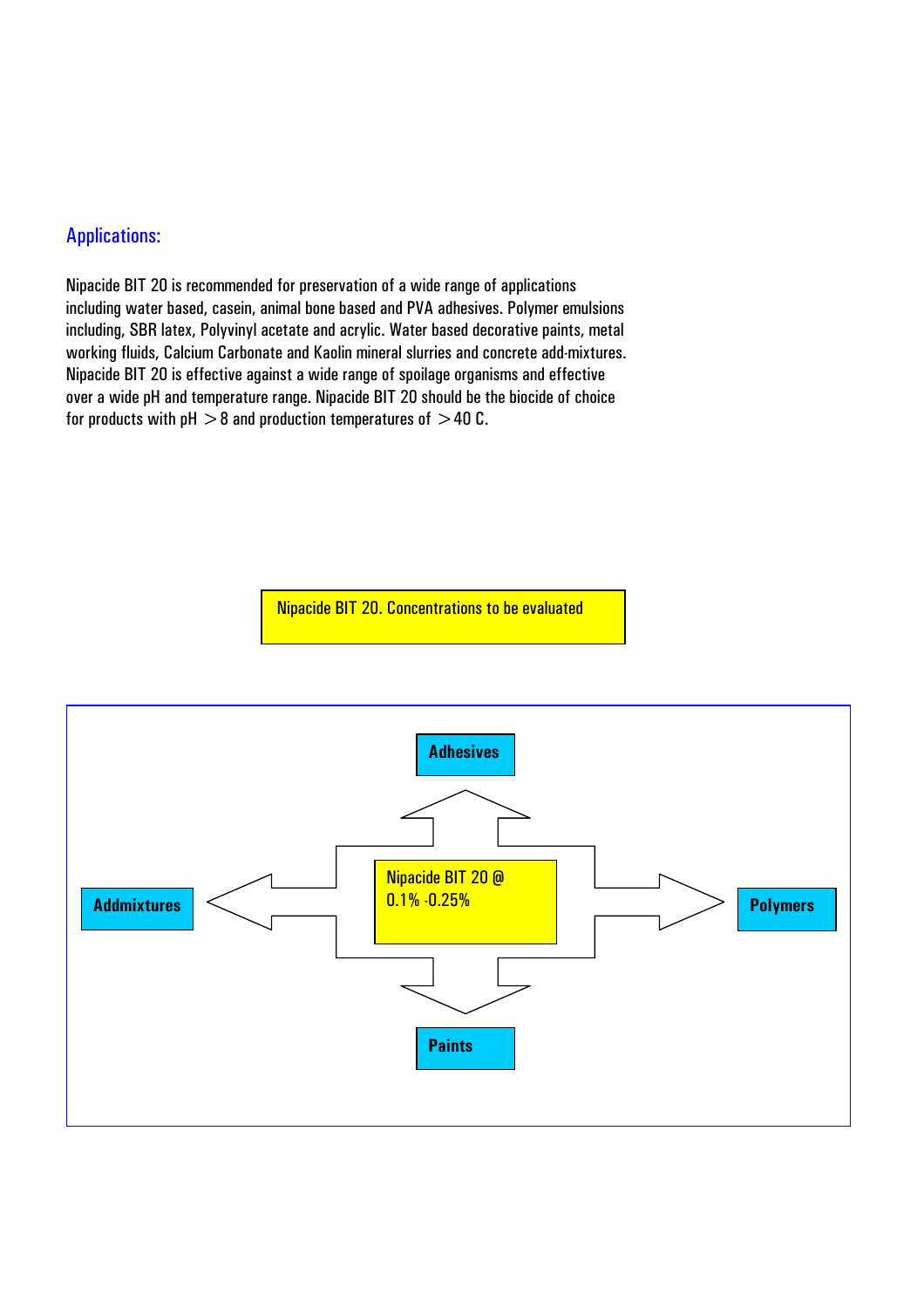#### **Temperature stability of Nipacide BIT compared to CMIT/MIT**



## Use level:

Nipacide BIT2 0 should be evaluated in finished products at levels between 0.1% and 0.25%. Please note that Nipacide BIT 20 above 0.25% requires R43 (causes sensitization by skin contact) hazard labeling.

# Microbiological data:

Nipacide BIT 20 has a broad spectrum of activity which is demonstrated by the following MIC data.

#### **MIC Levels**

| <b>MIC Levels</b> | <b>Organism</b>         | MIC (ppm)  |  |  |  |
|-------------------|-------------------------|------------|--|--|--|
|                   | <b>Bacteria</b>         |            |  |  |  |
|                   | Pseudomonas aeruginosa  | <i>300</i> |  |  |  |
|                   | Pseudomonas putida      | <i>250</i> |  |  |  |
|                   | Proteus vulgaris        | 25         |  |  |  |
|                   | Escherichia coli        | 25         |  |  |  |
|                   | Staphylococcus aureus   | 25         |  |  |  |
|                   | <b>Fungi</b>            |            |  |  |  |
|                   | Aspergillus niger       | <i>200</i> |  |  |  |
|                   | Penicillium mineoluteum | <i>150</i> |  |  |  |
|                   | Fusarium solani         | <i>100</i> |  |  |  |
|                   | Geotrichum candidum     | <i>500</i> |  |  |  |
|                   | Yeast                   |            |  |  |  |
|                   | Candida albicans        | 100        |  |  |  |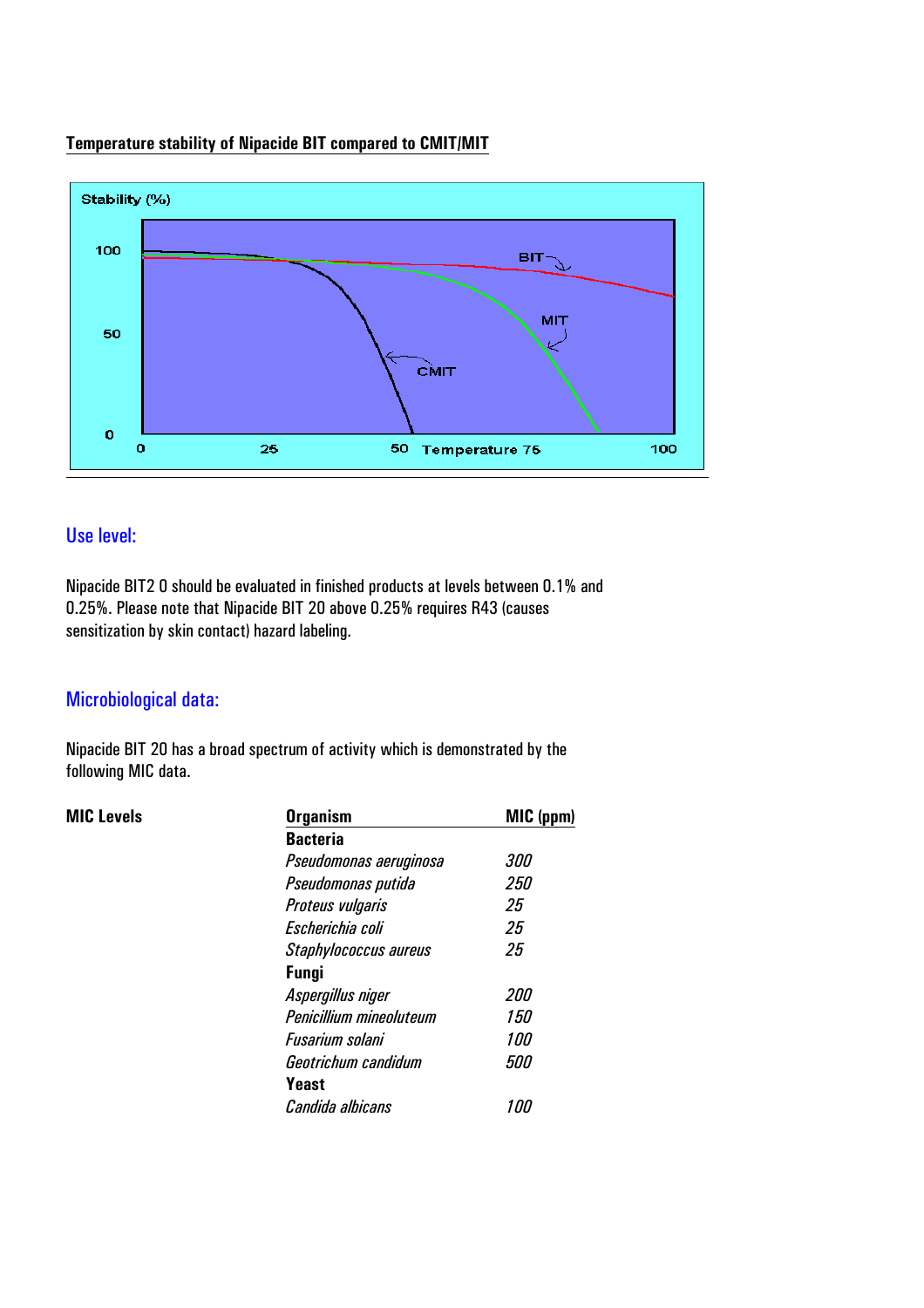### **STANDARD FIVE CHALLENGE TEST METHOD: Bacterial Challenge Test.**

#### **Samples Tested: Water based decorative coating**

#### **INOCULUM**

The mixed Inoculum of bacteria used is as follows : -

#### *Bacteria:*

*Pseudomonas vesicularis Providentia rettgeri* 

*Alcaligenes faecalis Flavobacterium odoratus* 

*Enterobacter aerogenes* 

*Escherichia coli* 

|                          |                                         |              |   | <b>Standard scoring system</b> |  |                                            |   |
|--------------------------|-----------------------------------------|--------------|---|--------------------------------|--|--------------------------------------------|---|
| <b>Product</b>           | <b>Biocide</b>                          | Level $(\%)$ |   |                                |  | Week 1   Week 2   Week 3   Week 4   Week 5 |   |
| <b>Water based paint</b> | <b>Unpreserved</b>                      | ---          |   |                                |  |                                            |   |
| <b>Water based paint</b> | <b>Nipacide BIT 20</b>                  | 0.15         |   |                                |  |                                            |   |
| <b>Water based paint</b> | <b>Nipacide BIT 20</b>                  | 0.2          |   |                                |  |                                            |   |
| <b>Water based paint</b> | <b>CMIT free Isothiazoline</b><br>blend | 0.15         | O |                                |  | $\overline{2}$                             | 3 |
| <b>Water based paint</b> | <b>CMIT free Isothiazoline</b><br>blend | 0.2          | O | 0                              |  |                                            |   |

# **STANDARD FIVE CHALLENGE TEST METHOD: Fungal Challenge Test. Samples Tested: Water based decorative coating**

#### **INOCULUM**

The mixed Inoculum of fungi and yeast used is as follows : -

#### *Fungi:*

*Fusarium solani* 

*Geotrichum candidum* 

*Aspergillus terreus* 

#### *Yeast*

*Rhodotorula rubra* 

Saccharomyces cerevisiae

|                          |                                                |                                                                | <b>Standard scoring system</b> |   |  |  |  |
|--------------------------|------------------------------------------------|----------------------------------------------------------------|--------------------------------|---|--|--|--|
| Product                  | Biocide                                        | Level $\frac{9}{6}$ Week 1   Week 2   Week 3   Week 4   Week 5 |                                |   |  |  |  |
| <b>Water based paint</b> | <b>Unpreserved</b>                             | ---                                                            |                                |   |  |  |  |
| <b>Water based paint</b> | <b>Nipacide BIT 20</b>                         | 0.15                                                           |                                |   |  |  |  |
| <b>Water based paint</b> | <b>Nipacide BIT 20</b>                         | 0.2                                                            |                                |   |  |  |  |
| <b>Water based paint</b> | <b>CMIT free Isothiazoline</b><br><b>blend</b> | 0.15                                                           | 0                              |   |  |  |  |
| <b>Water based paint</b> | <b>CMIT free Isothiazoline</b><br>blend        | 0.2                                                            | IU                             | 0 |  |  |  |

**Key:** 0 - Complete Kill 1 - <10<sup>2</sup> Organisms /ml  $3 - >10^4$ 

 $-10<sup>4</sup>$  Organisms/ml  $3 - 10<sup>4</sup>$  Organisms/ml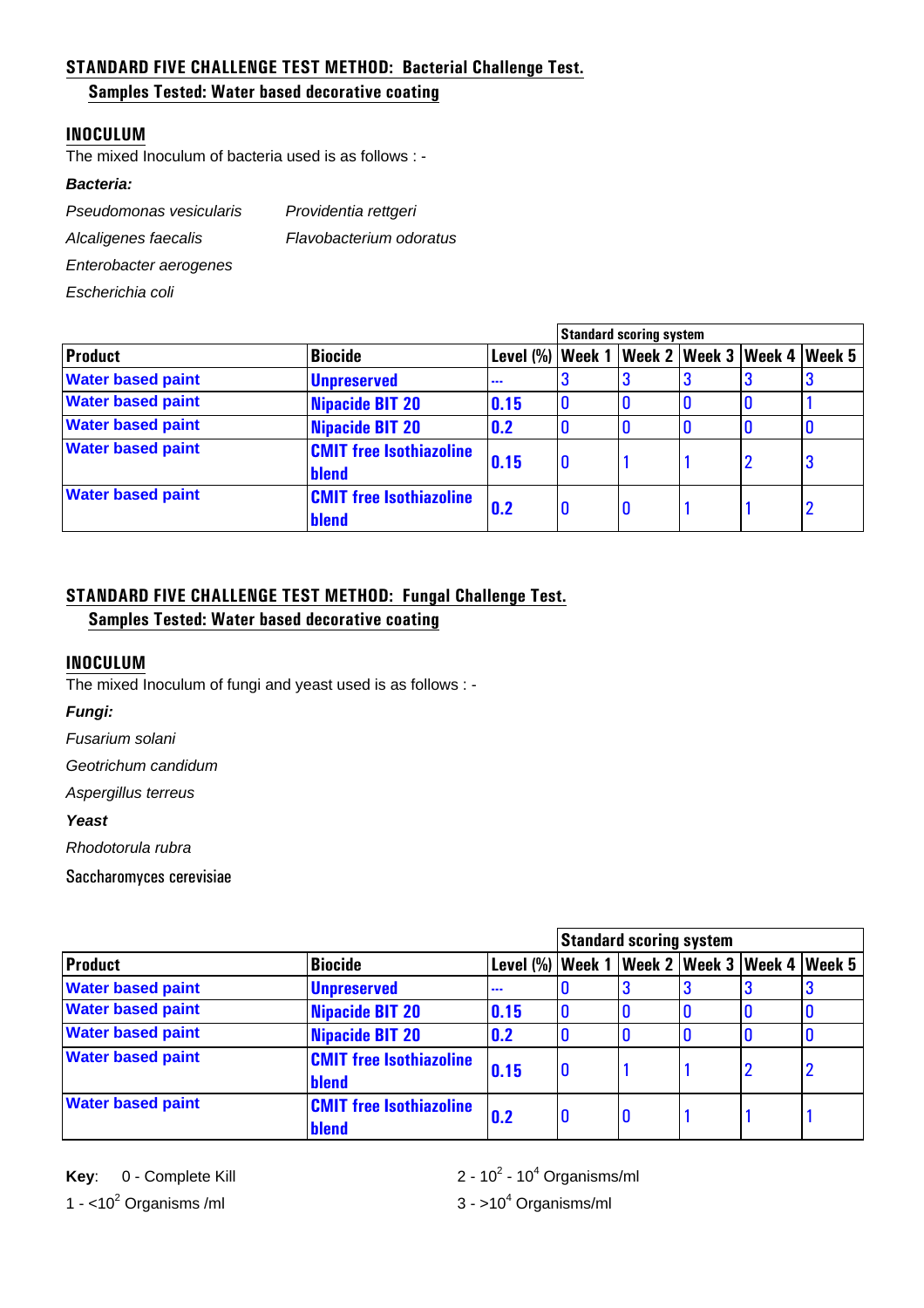# Chemical compatibility:

Nipacide BIT 20 is compatible wi th most raw materials used in the manufacture of industrial products. Nipacide BIT20 compatibility should always be checked and evaluated before use.

# Clariant Technical Service**:**

Clariant technical service is available to assist customers in the determination of the optimum use level of biocide required to fully protect their product. A dedicated team of microbiologists are on hand at all times to assist customers with technical enquiries relating to product protection. Full microbiological efficacy testing is available.



#### Regulations and approvals:

| <b>FDA 21 CFR 175.105</b> | Adhesives                                                        |
|---------------------------|------------------------------------------------------------------|
| <b>FDA 21 CFR 176.170</b> | Components of paperboard in contact with aqueous and fatty foods |
| <b>FDA 21 CFR 176.180</b> | Components of paper and paperboard in contact with dry food.     |
| <b>BfR XIV</b>            | <b>Plastic dispersions</b>                                       |
| <b>BfR XXXVI</b>          | <b>Preservative for Paper and Board</b>                          |

**Use biocides safely. Always read the label and product information before use** 

September 2009